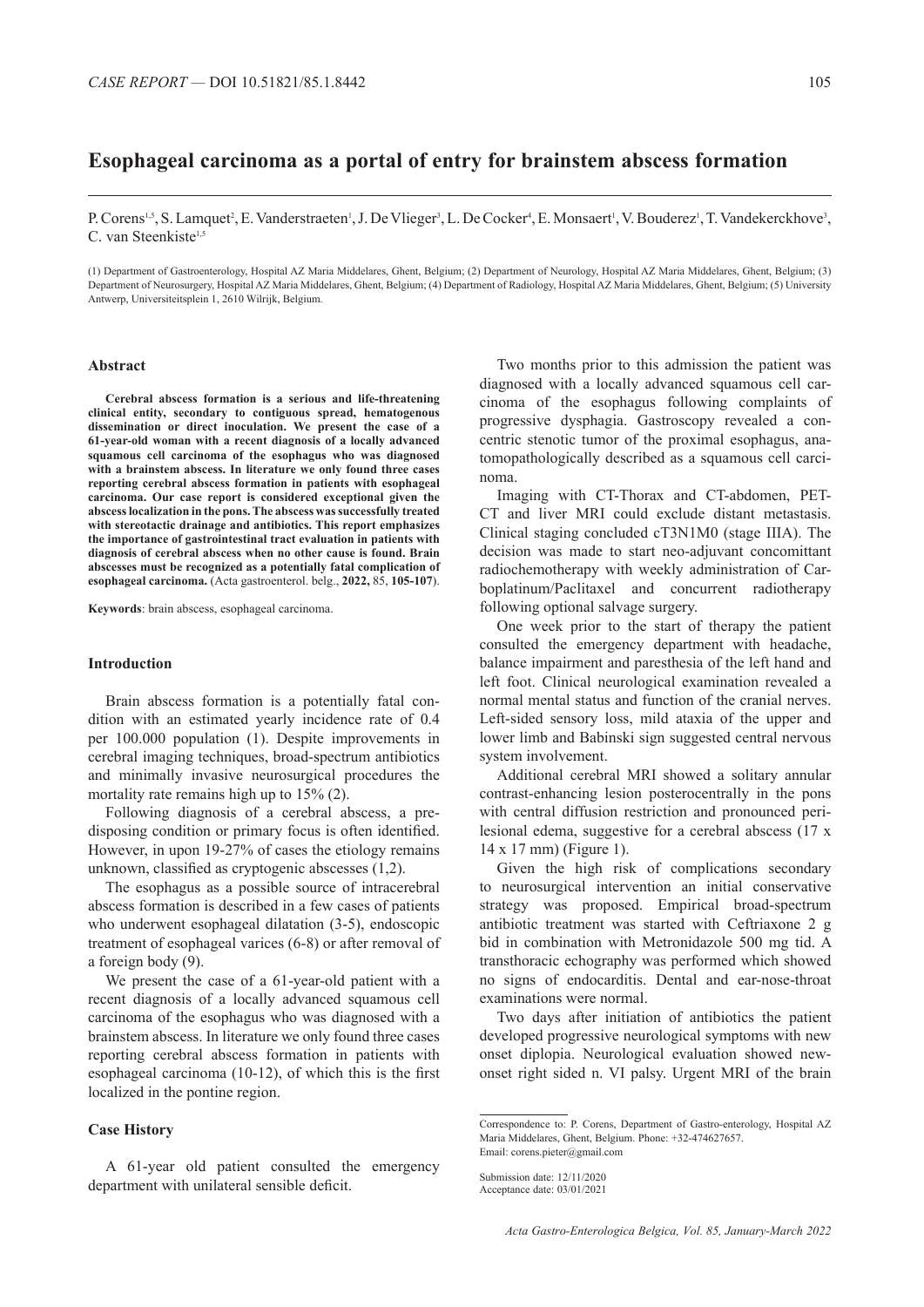

Figure 1. — MRI brain imaging (3D-T1 after intravenous administration of Gadolinium) shows a large ringenhancing lesion in the pons with perilesional edema (\*).



Figure 2. — MRI brain imaging two months after stereotactic drainage and antibiotic treatment shows complete resolution of the abscess with only minimal residual signal changes.

showed an increase of the pontine abscess (20 x 15 x 18mm), explaining these new brain stem symptoms.

Prompt stereotactic neurosurgery was successfully performed with aspiration of 3 mL pus. Bacterial and fungal cultures of the abscess were negative. Postoperatively, antibiotic treatment was escalated to Meropenem 2 g tris, Aztreonam 2 g qd and Metronidazole 500 mg tris for 4 weeks. Significant neurological recovery with resolution of the right-sided n. VI palsy and marked improvement of the left-sided sensory symptoms was observed. Consolidation therapy with Ceftriaxone 2g bis and Metronidazole 500 mg tris was administered for another 4 weeks. Concomittant radiochemotherapy was initiated during this antibiotic consolidation period and was not postponed with the goal for oncological curation. Reevaluation with MRI demonstrated complete resolution of the abscess (Figure 2).

## **Discussion**

Cerebral abscess formation can occur due to hematogenous spread of bacteria which is often attributed to underlying cardiopulmonary disease (e.g. endocarditis) or distant foci of infection, contiguous spread from surrounding tissue (e.g. dental infections, sinusitis, mastoïditis) or due to direct inoculation (e.g. neurosurgery, head trauma). A primary source of infection as an origin for bacterial dissemination is mostly identified, however

*Acta Gastro-Enterologica Belgica, Vol. 85, January-March 2022*

in a substantial amount of cases a clear etiology cannot be withheld (1,2).

In literature, the esophagus as a portal of entry for brain abscesses is described in a few case reports following esophageal dilatation(3-5) and treatment of esophageal varicosal veins with either endoscopic ligation (7) or sclerotherapy (6,8). In one case the formation of cerebral abscess was described in a pediatric patient after endoscopic removal of a foreign body in the esophagus (9).

It is of interest to highlight that interventional endoscopic therapy preceded cerebral abscess formation in those patients. Bacterial translocation to the bloodstream theoretically can occur after every endoscopic procedure, with the highest rates of bacteremia reported in esophageal dilation, sclerotherapy of varices and instrumentation of obstructed bile ducts (13). However, given the fact that endoscopy-related bacteremia only carries a small risk of infection in remote tissues, and clinically significant infections are considered rare, the European Society of Endoscopy (ESGE) only recommends systematic antibiotic prophylaxis in high risk endoscopic procedures performed in patients at high risk for infectious complications (14).

Our case report strengthens the hypothesis of the esophagus as a possible portal of entry for brain abscess. Although our patient underwent a gastroscopy with tumor biopsies, no major interventional endoscopic procedures were performed.